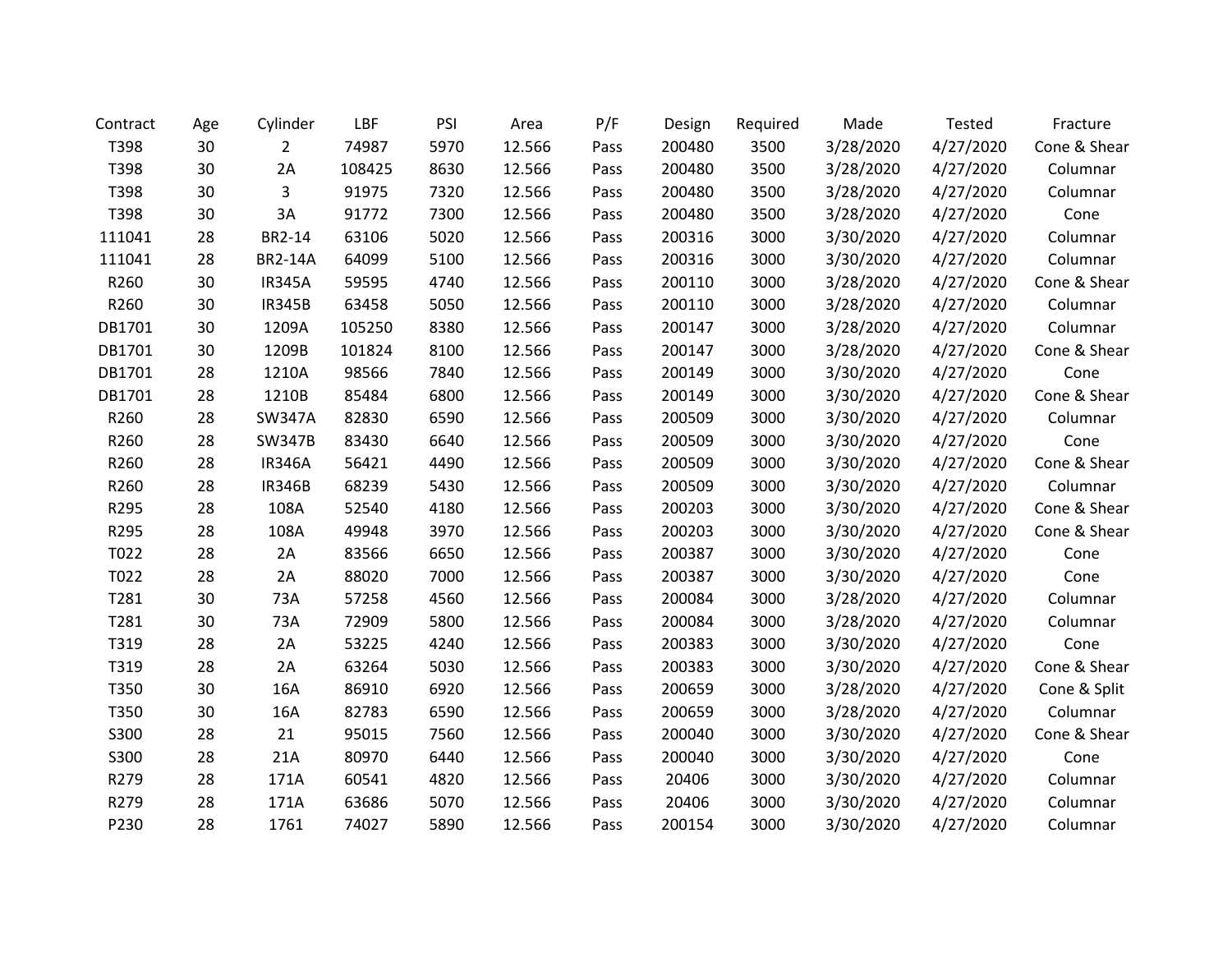| P230   | 28             | 1761A      | 71371 | 5680 | 12.566 | Pass | 200154 | 3000 | 3/30/2020 | 4/27/2020 | Cone         |
|--------|----------------|------------|-------|------|--------|------|--------|------|-----------|-----------|--------------|
| Q921   | 28             | 624        | 56688 | 4510 | 12.566 | Pass | 200186 | 3000 | 3/30/2020 | 4/27/2020 | Shear        |
| Q921   | 28             | 624A       | 54186 | 4310 | 12.566 | Pass | 200186 | 3000 | 3/30/2020 | 4/27/2020 | Cone         |
| R243   | 28             | 151        | 67545 | 5380 | 12.566 | Pass | 200327 | 3000 | 3/30/2020 | 4/27/2020 | Columnar     |
| R243   | 28             | 151A       | 67945 | 5410 | 12.566 | Pass | 200327 | 3000 | 3/30/2020 | 4/27/2020 | Cone & Shear |
| R243   | 28             | 152        | 82095 | 6530 | 12.566 | Pass | 200327 | 3000 | 3/30/2020 | 4/27/2020 | Cone & Shear |
| R243   | 28             | 152A       | 85516 | 6810 | 12.566 | Pass | 200327 | 3000 | 3/30/2020 | 4/27/2020 | Columnar     |
| T283   | 28             | 10         | 87512 | 6990 | 12.516 | Pass | 200158 | 3000 | 3/30/2020 | 4/27/2020 | Columnar     |
| T283   | 28             | 10A        | 85078 | 6770 | 12.566 | Pass | 200158 | 3000 | 3/30/2020 | 4/27/2020 | Cone & Shear |
| T932   | 29             | 9          | 49892 | 3960 | 12.592 | Pass | 200178 | 3000 | 3/29/2020 | 4/27/2020 | Cone & Shear |
| T932   | 29             | <b>9A</b>  | 51803 | 4120 | 12.566 | Pass | 200178 | 3000 | 3/29/2020 | 4/27/2020 | Cone         |
| DB1701 | 30             | 794A       | 76756 | 6110 | 12.566 | Pass | 200149 | 3000 | 3/28/2020 | 4/27/2020 | Cone & Shear |
| DB1701 | 30             | 794B       | 67448 | 5370 | 12.566 | Pass | 200149 | 3000 | 3/28/2020 | 4/27/2020 | Cone & Shear |
| DB1701 | 28             | 2075A      | 88424 | 7040 | 12.554 | Pass | 200123 | 3000 | 3/30/2020 | 4/27/2020 | Cone         |
| DB1701 | 28             | 2075B      | 85809 | 6830 | 12.566 | Pass | 200123 | 3000 | 3/30/2020 | 4/27/2020 | Columnar     |
| DB1701 | 30             | 2201A      | 77605 | 6180 | 12.566 | Pass | 200119 | 3000 | 3/28/2020 | 4/27/2020 | Columnar     |
| DB1701 | 30             | 2201B      | 74886 | 5960 | 12.566 | Pass | 200119 | 3000 | 3/28/2020 | 4/27/2020 | Columnar     |
| DB1801 | 28             | 71         | 80705 | 6440 | 12.541 | Pass | 200392 | 3000 | 3/30/2020 | 4/27/2020 | Columnar     |
| DB1801 | 28             | 71A        | 81133 | 6460 | 12.566 | Pass | 200392 | 3000 | 3/30/2020 | 4/27/2020 | Cone         |
| DB1801 | 28             | 72         | 91385 | 7270 | 12.566 | Pass | 200170 | 3000 | 3/30/2020 | 4/27/2020 | Columnar     |
| DB1801 | 28             | 72A        | 88626 | 7050 | 12.566 | Pass | 200170 | 3000 | 3/30/2020 | 4/27/2020 | Cone & Shear |
| DB1801 | 28             | 73         | 71368 | 5680 | 12.566 | Pass | 200392 | 3000 | 3/30/2020 | 4/27/2020 | Columnar     |
| DB1801 | 28             | 73A        | 73257 | 5830 | 12.566 | Pass | 200392 | 3000 | 3/30/2020 | 4/27/2020 | Columnar     |
| S127   | 28             | 151        | 74017 | 5890 | 12.566 | Pass | 200401 | 3000 | 3/30/2020 | 4/27/2020 | Cone & Shear |
| S127   | 28             | 151A       | 55673 | 4430 | 12.566 | Pass | 200401 | 3000 | 3/30/2020 | 4/27/2020 | Cone & Shear |
| T340   | $\overline{7}$ | 18B        | 40389 | 3210 | 12.566 | Pass | 200337 | 3000 | 4/20/2020 | 4/27/2020 | Cone & Shear |
| T340   | $\overline{7}$ | <b>18C</b> | 40929 | 3260 | 12.566 | Pass | 200337 | 3000 | 4/20/2020 | 4/27/2020 | Cone & Shear |
| 106077 | 28             | 23A        | 59860 | 4760 | 12.566 | Pass | 200286 | 3000 | 3/30/2020 | 4/27/2020 | Cone & Shear |
| 106077 | 28             | 23A        | 63914 | 5090 | 12.566 | Pass | 200286 | 3000 | 3/30/2020 | 4/27/2020 | Cone         |
| 120116 | 28             | 2A         | 72328 | 5760 | 12.566 | Pass | 672020 | 3000 | 3/30/2020 | 4/27/2020 | Cone & Shear |
| 120116 | 28             | 2A         | 72443 | 5760 | 12.566 | Pass | 672020 | 3000 | 3/30/2020 | 4/27/2020 | Cone & Shear |
| 121515 | 28             | 17A        | 57128 | 4550 | 12.566 | Pass | 200063 | 3000 | 3/30/2020 | 4/27/2020 | Cone & Shear |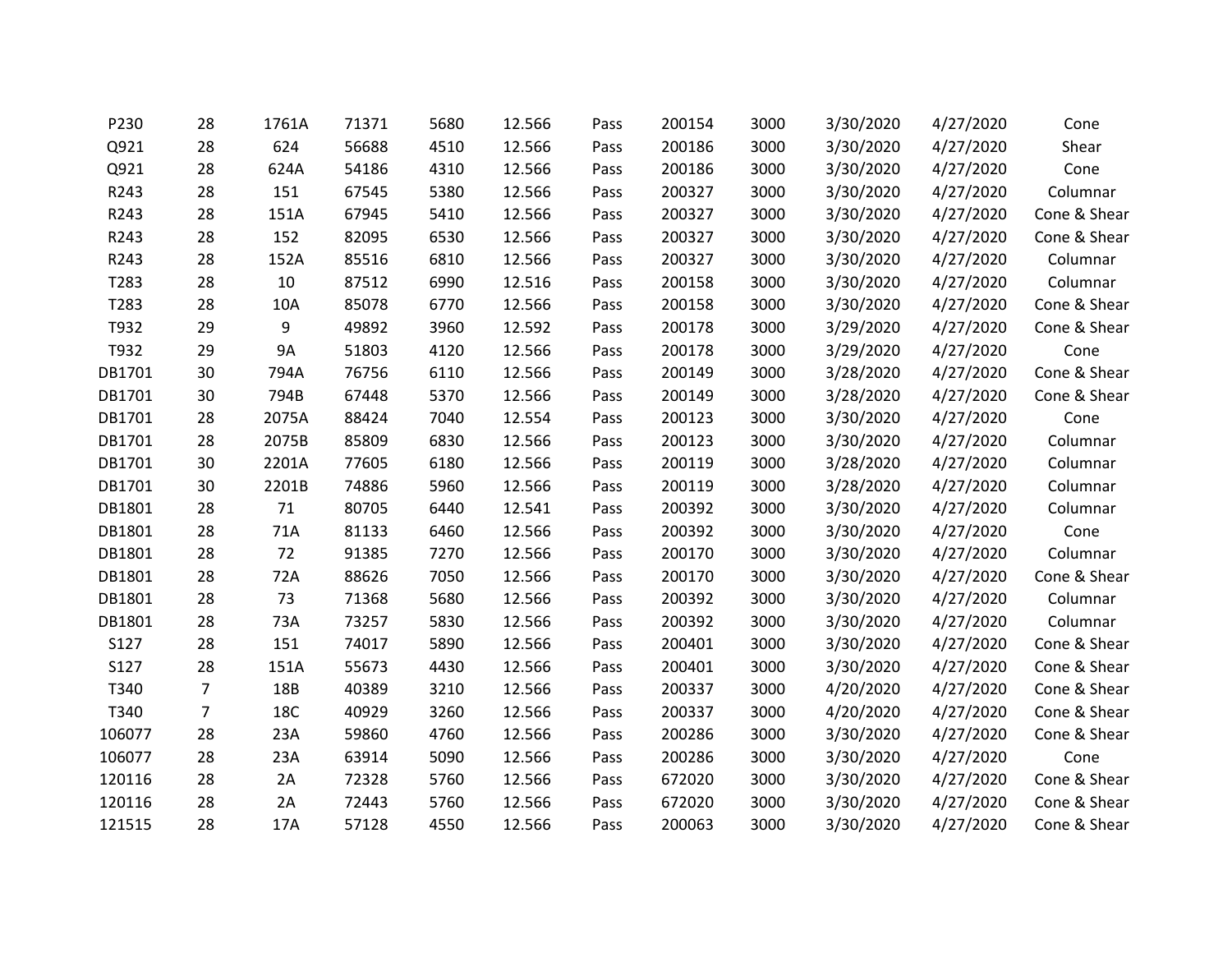| 121515      | 28             | 17A       | 59393  | 4730   | 12.566 | Pass | 200063         | 3000 | 3/30/2020 | 4/27/2020 | Columnar     |
|-------------|----------------|-----------|--------|--------|--------|------|----------------|------|-----------|-----------|--------------|
| Q030        | 28             | 432A      | 55202  | 4390   | 12.566 | Pass | 200359         | 3000 | 3/30/2020 | 4/27/2020 | Cone         |
| Q030        | 28             | 432A      | 61573  | 4900   | 12.566 | Pass | 200359         | 3000 | 3/30/2020 | 4/27/2020 | Cone & Shear |
| S272        | 28             | 22A       | 66861  | 5320   | 12.566 | Pass | 200055         | 3000 | 3/30/2020 | 4/27/2020 | Columnar     |
| S272        | 28             | 22A       | 68978  | 5490   | 12.566 | Pass | 200055         | 3000 | 3/30/2020 | 4/27/2020 | Columnar     |
| T079        | 28             | 97        | 68800  | 5470   | 12.566 | Pass | 200067         | 3000 | 3/30/2020 | 4/27/2020 | Columnar     |
| T079        | 28             | 97A       | 73834  | 5880   | 12.566 | Pass | 200067         | 3000 | 3/30/2020 | 4/27/2020 | Cone & Shear |
| T299        | 28             | <b>9A</b> | 79455  | 6320   | 12.566 | Pass | <b>GROUT</b>   | 3000 | 3/30/2020 | 4/27/2020 | Columnar     |
| T299        | 28             | <b>9A</b> | 96525  | 7680   | 12.566 | Pass | <b>GROUT</b>   | 3000 | 3/30/2020 | 4/27/2020 | Cone & Split |
| T369        | 28             | 2A        | 55445  | 4410   | 12.566 | Pass | 20630          | 3000 | 3/30/2020 | 4/27/2020 | Cone & Shear |
| T369        | 28             | 2A        | 54746  | 4360   | 12.566 | Pass | 20630          | 3000 | 3/30/2020 | 4/27/2020 | Cone & Shear |
| T402        | 30             | 2A        | 119635 | 9520   | 12.566 | Pass |                | 3000 | 3/28/2020 | 4/27/2020 | Cone         |
| T402        | 30             | 2A        | 112159 | 8930   | 12.566 | Pass |                | 3000 | 3/28/2020 | 4/27/2020 | Cone         |
| T255        | $\overline{7}$ | 6C        | 57297  | 4560   | 12.566 | Pass | 200181         | 3000 | 4/20/2020 | 4/27/2020 | Cone & Shear |
| <b>S338</b> | 5              | 737D      | 56626  | 4510   | 12.566 | Pass | 200661         | 3000 | 4/22/2020 | 4/27/2020 | Cone & Shear |
| <b>S338</b> | 5              | 737E      | 57304  | 4560   | 12.566 | Pass | 200661         | 3000 | 4/22/2020 | 4/27/2020 | Cone         |
| <b>S338</b> | 10             | 735D      | 50849  | 4050   | 12.566 | Pass | 200661         | 3000 | 4/17/2020 | 4/27/2020 | Cone & Shear |
| <b>S338</b> | 10             | 735E      | 57047  | 4540   | 12.566 | Pass | 200661         | 3000 | 4/17/2020 | 4/27/2020 | Columnar     |
| S388        | 6              | 736D      | 42190  | 3360   | 12.566 | Pass | 200661         | 3000 | 4/21/2020 | 4/27/2020 | Cone & Shear |
| <b>S388</b> | 6              | 736E      | 38065  | 3030   | 12.566 | Pass | 200661         | 3000 | 4/21/2020 | 4/27/2020 | Cone & Shear |
| S359        | 28             | 12        | 322177 | 11510  | 27.992 | Pass | 200138         | 2500 | 3/31/2020 | 4/28/2020 | Cone         |
| S359        | 28             | 12A       | 329461 | 11650  | 28.274 | Pass | 200138         | 2500 | 3/31/2020 | 4/28/2020 | Cone         |
| T296        | 28             | 3         | 109879 | 8740   | 12.566 | Pass | 200277         | 3000 | 3/31/2020 | 4/28/2020 | Cone         |
| T296        | 28             | 3A        | 113142 | 9000   | 12.566 | Pass | 200277         | 3000 | 3/31/2020 | 4/28/2020 | Cone         |
| T924        | 28             | 10        | 101107 | 8050   | 12.566 | Pass | <b>BAG MIX</b> | 3000 | 3/31/2020 | 4/28/2020 | Cone & Shear |
| T924        | 28             | 10A       | 104199 | 8290   | 12.566 | Pass | <b>BAG MIX</b> | 3000 | 3/31/2020 | 4/28/2020 | Cone & Shear |
| DB1801      | 28             | 74        | 60070  | 4780   | 12.566 | Pass | 200641         | 3000 | 3/31/2020 | 4/28/2020 | Cone         |
| DB1801      | 28             | 74A       | 55448  | 4410   | 12.566 | Pass | 200641         | 3000 | 3/31/2020 | 4/28/2020 | Cone         |
| T255        | $\overline{7}$ | 7C        | 53793  | 4280   | 12.566 | Pass | 200181         | 3000 | 7/21/2020 | 4/28/2020 | Cone & Shear |
| R279        | 7              | 184B      | 46660  | 3710   | 12.566 | Pass | 20406          | 3000 | 4/21/2020 | 4/28/2020 | Columnar     |
| R279        | $\overline{7}$ | 184B      | 49229  | 3920   | 12.566 | Pass | 20406          | 3000 | 4/21/2020 | 4/28/2020 | Cone & Shear |
| S127        | $\overline{7}$ | 172B      | 38559  | < 3070 | 12.566 | Fail | 200039         | 4000 | 4/21/2020 | 4/28/2020 | Cone & Shear |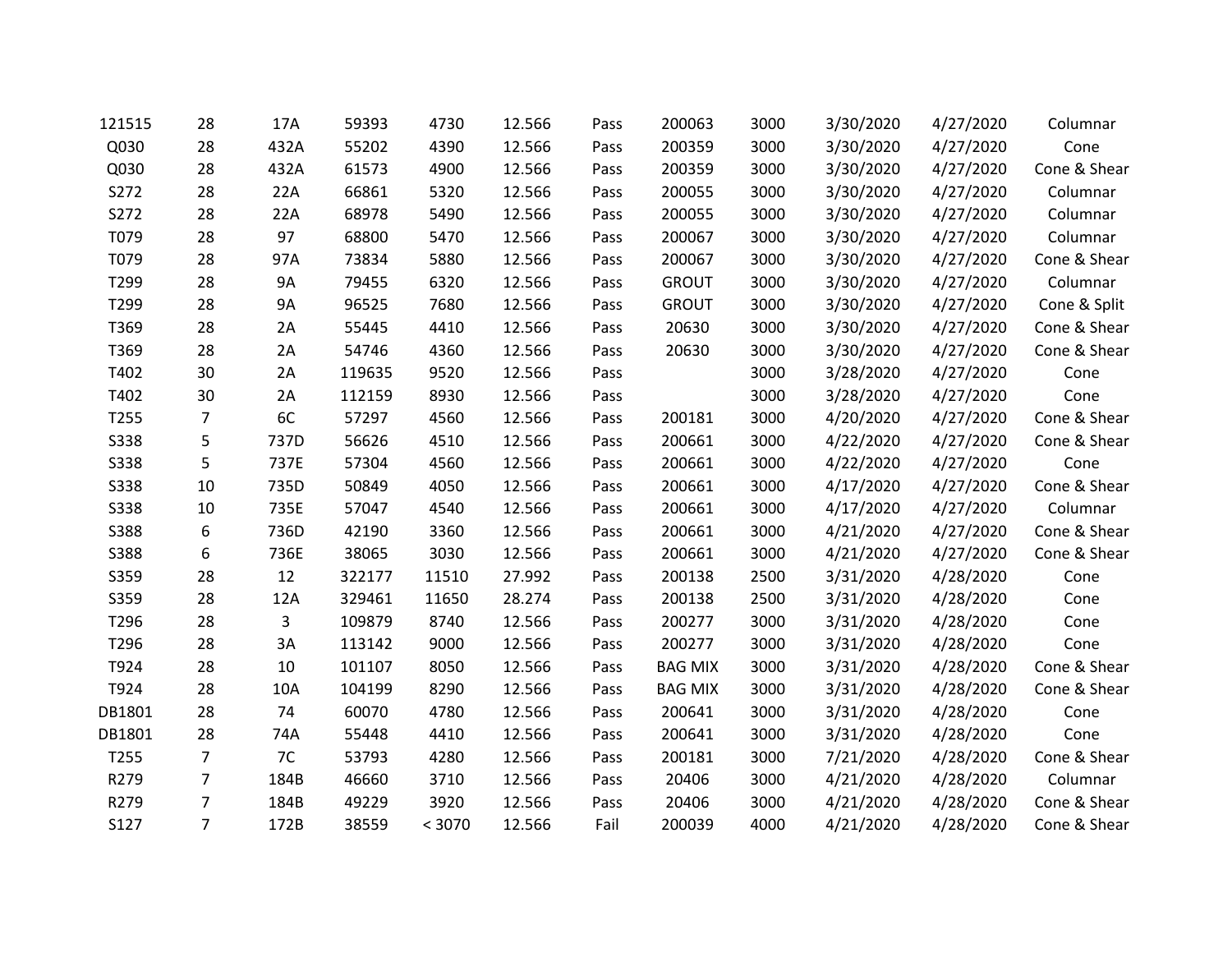| S127   | 7    | 172C           | 49973  | < 3980 | 12.566 | Fail | 200039         | 4000 | 4/21/2020 | 4/28/2020 | Cone & Shear |
|--------|------|----------------|--------|--------|--------|------|----------------|------|-----------|-----------|--------------|
| T284   | 18HR | 3              | 152959 | 5410   | 28.274 | Pass | 200096         | 4000 | 4/27/2020 | 4/28/2020 | Cone         |
| T284   | 18HR | 3A             | 151259 | 5350   | 28.274 | Pass | 200096         | 4000 | 4/27/2020 | 4/28/2020 | Cone         |
| 160132 | 28   | 3              | 86906  | 6920   | 12.566 | Pass | 200507         | 3000 | 4/1/2020  | 4/29/2020 | Cone         |
| 160132 | 28   | 3A             | 84280  | 6710   | 12.566 | Pass | 200507         | 3000 | 4/1/2020  | 4/29/2020 | Cone         |
| R260   | 28   | <b>IR348A</b>  | 82263  | 6550   | 12.566 | Pass | 200509         | 3000 | 4/1/2020  | 4/29/2020 | Columnar     |
| R260   | 28   | <b>IR348B</b>  | 81010  | 6450   | 12.566 | Pass | 200509         | 3000 | 4/1/2020  | 4/29/2020 | Cone         |
| R273   | 28   | 148            | 101056 | 8040   | 12.566 | Pass | 200256         | 3000 | 4/1/2020  | 4/29/2020 | Cone         |
| R273   | 28   | 148A           | 103031 | 8200   | 12.566 | Pass | 200256         | 3000 | 4/1/2020  | 4/29/2020 | Cone         |
| R279   | 28   | 172            | 46983  | 3740   | 12.566 | Pass | 20406          | 3000 | 4/1/2020  | 4/29/2020 | Columnar     |
| R279   | 28   | 172A           | 49009  | 3900   | 12.566 | Pass | 20406          | 3000 | 4/1/2020  | 4/29/2020 | Columnar     |
| S359   | 28   | 13             | 315795 | 11280  | 27.992 | Pass | 200138         | 2500 | 4/1/2020  | 4/29/2020 | Cone         |
| S359   | 28   | 13A            | 328600 | 11620  | 28.274 | Pass | 200138         | 2500 | 4/1/2020  | 4/29/2020 | Cone & Split |
| T267   | 28   | $\overline{7}$ | 78290  | 6230   | 12.566 | Pass | 200107         | 3000 | 4/1/2020  | 4/29/2020 | Cone         |
| T267   | 28   | 7A             | 93374  | 7430   | 12.566 | Pass | 200107         | 3000 | 4/1/2020  | 4/29/2020 | Columnar     |
| T210   | 28   | $\overline{2}$ | 80286  | 6390   | 12.566 | Pass | 20265          | 3000 | 4/1/2020  | 4/29/2020 | Cone         |
| T210   | 28   | 2A             | 77194  | 6140   | 12.566 | Pass | 20265          | 3000 | 4/1/2020  | 4/29/2020 | Cone & Shear |
| Q921   | 28   | 811            | 53381  | 4250   | 12.566 | Pass | 200186         | 3000 | 4/1/2020  | 4/29/2020 | Columnar     |
| Q921   | 28   | 811A           | 53188  | 4230   | 12.566 | Pass | 200186         | 3000 | 4/1/2020  | 4/29/2020 | Columnar     |
| R243   | 28   | 153            | 79006  | 6160   | 12.819 | Pass | 200327         | 3000 | 4/1/2020  | 4/29/2020 | Cone         |
| R243   | 28   | 153A           | 77784  | 6190   | 12.566 | Pass | 200327         | 3000 | 4/1/2020  | 4/29/2020 | Cone         |
| S202   | 28   | 132            | 77150  | 6140   | 12.566 | Pass | 200413         | 4000 | 4/1/2020  | 4/29/2020 | Cone         |
| S202   | 28   | 132A           | 77441  | 6160   | 12.566 | Pass | 200413         | 4000 | 4/1/2020  | 4/29/2020 | Cone         |
| T924   | 28   | 11             | 81478  | 6470   | 12.585 | Pass | <b>BAG MIX</b> | 3000 | 4/1/2020  | 4/29/2020 | Cone & Shear |
| T924   | 28   | 11A            | 90002  | 7160   | 12.566 | Pass | <b>BAG MIX</b> | 3000 | 4/1/2020  | 4/29/2020 | Columnar     |
| DB1701 | 28   | 795A           | 72155  | 5740   | 12.566 | Pass | 200149         | 3000 | 4/1/2020  | 4/29/2020 | Columnar     |
| DB1701 | 28   | 795B           | 80803  | 6430   | 12.566 | Pass | 200149         | 3000 | 4/1/2020  | 4/29/2020 | Columnar     |
| DB1701 | 28   | 2076A          | 110675 | 8810   | 12.566 | Pass | 200119         | 3000 | 4/1/2020  | 4/29/2020 | Cone         |
| DB1701 | 28   | 2076B          | 112140 | 8920   | 12.566 | Pass | 200119         | 3000 | 4/1/2020  | 4/29/2020 | Cone         |
| S300   | 28   | 22             | 97559  | 7760   | 12.566 | Pass | 200040         | 3000 | 1/4/2020  | 4/29/2020 | Cone         |
| S300   | 28   | 22A            | 94039  | 7480   | 12.566 | Pass | 200040         | 3000 | 1/4/2020  | 4/29/2020 | Cone         |
| T397   | 28   | $\overline{2}$ | 74637  | 5940   | 12.566 | Pass | 200649         | 3000 | 4/1/2020  | 4/29/2020 | Cone & Shear |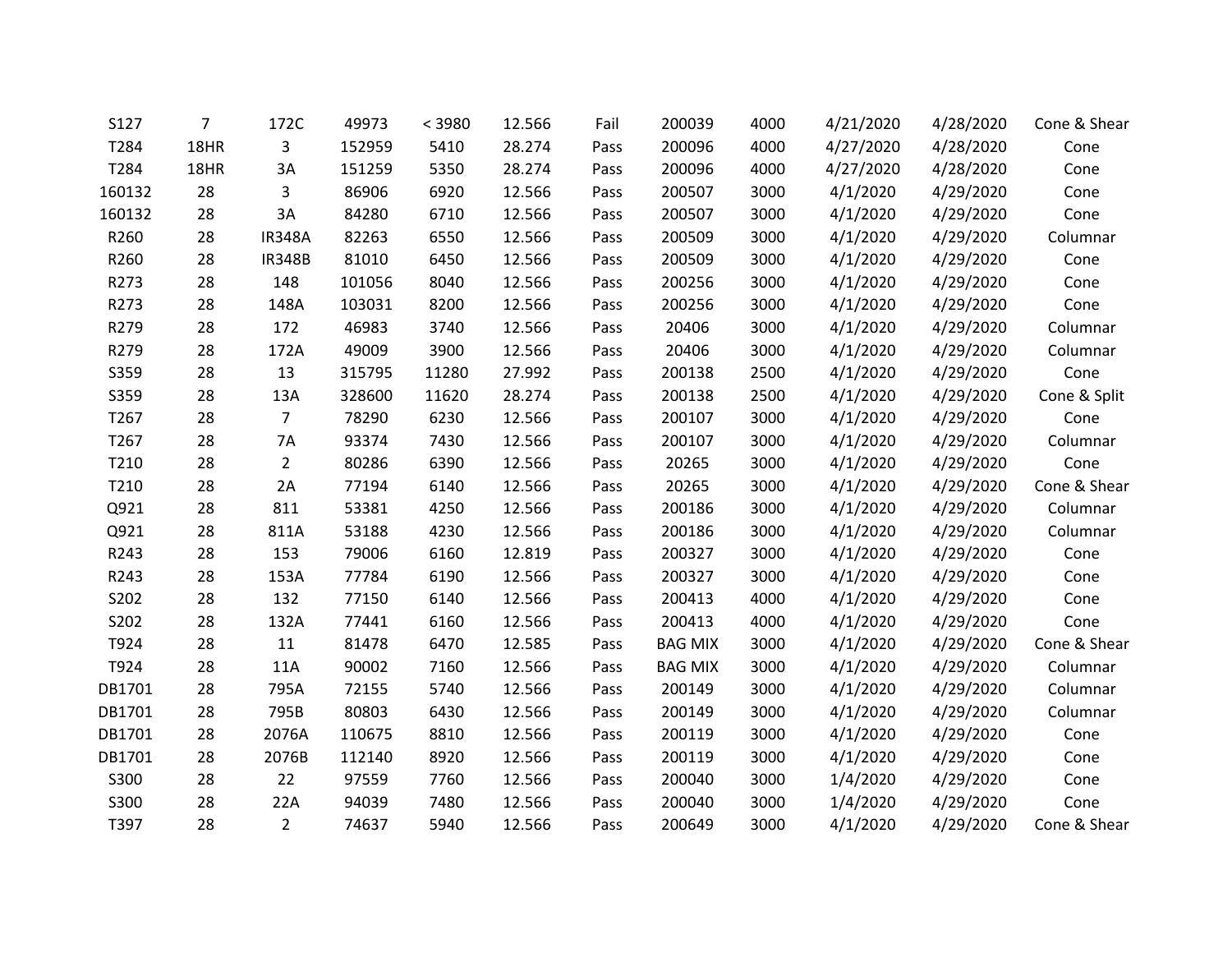| T397   | 28 | 2A           | 70899 | 5640 | 12.566 | Pass | 200649 | 3000 | 4/1/2020 | 4/29/2020 | Cone & Shear |
|--------|----|--------------|-------|------|--------|------|--------|------|----------|-----------|--------------|
| DB1801 | 28 | 75           | 71565 | 5690 | 12.566 | Pass | 200641 | 3000 | 4/1/2020 | 4/29/2020 | Columnar     |
| DB1801 | 28 | 75A          | 69418 | 5520 | 12.566 | Pass | 200641 | 3000 | 4/1/2020 | 4/29/2020 | Cone         |
| DB1801 | 28 | 76           | 64595 | 5140 | 12.566 | Pass | 200641 | 3000 | 4/1/2020 | 4/29/2020 | Cone & Shear |
| DB1801 | 28 | 76A          | 66707 | 5310 | 12.566 | Pass | 200641 | 3000 | 4/1/2020 | 4/29/2020 | Cone & Split |
| DB1801 | 28 | 77           | 67788 | 5390 | 12.566 | Pass | 200641 | 3000 | 4/1/2020 | 4/29/2020 | Cone & Shear |
| DB1801 | 28 | 77A          | 69190 | 5510 | 12.566 | Pass | 200641 | 3000 | 4/1/2020 | 4/29/2020 | Cone & Shear |
| S127   | 28 | 152          | 74194 | 5900 | 12.566 | Pass | 200401 | 3000 | 4/1/2020 | 4/29/2020 | Cone         |
| S127   | 28 | 152A         | 77638 | 6180 | 12.566 | Pass | 200401 | 3000 | 4/1/2020 | 4/29/2020 | Cone         |
| T932   | 28 | 10AR         | 43132 | 3430 | 12.566 | Pass | 200178 | 3000 | 4/1/2020 | 4/29/2020 | Shear        |
| T932   | 28 | 10AR1        | 46230 | 3680 | 12.566 | Pass | 200178 | 3000 | 4/1/2020 | 4/29/2020 | Cone & Shear |
| T932   | 28 | 10           | 55820 | 4440 | 12.566 | Pass | 200178 | 3000 | 4/1/2020 | 4/29/2020 | Cone & Shear |
| T932   | 28 | 10A          | 55501 | 4420 | 12.566 | Pass | 200178 | 3000 | 4/1/2020 | 4/29/2020 | Columnar     |
| T932   | 28 | 11           | 54866 | 4370 | 12.566 | Pass | 200178 | 3000 | 4/1/2020 | 4/29/2020 | Cone & Shear |
| T932   | 28 | 11A          | 44330 | 3530 | 12.566 | Pass | 200178 | 3000 | 4/1/2020 | 4/29/2020 | Cone & Shear |
| P230   | 28 | 1762         | 55424 | 4410 | 12.566 | Pass | 200154 | 3000 | 4/1/2020 | 4/29/2020 | Columnar     |
| P230   | 28 | 1762A        | 57080 | 4540 | 12.566 | Pass | 200154 | 3000 | 4/1/2020 | 4/29/2020 | Cone         |
| P230   | 28 | 1763         | 69302 | 5510 | 12.566 | Pass | 200154 | 3000 | 4/1/2020 | 4/29/2020 | Cone & Shear |
| P230   | 28 | 1763A        | 76839 | 6110 | 12.566 | Pass | 200154 | 3000 | 4/1/2020 | 4/29/2020 | Cone & Shear |
| 120086 | 28 | 54A          | 94312 | 7510 | 12.566 | Pass | 620254 | 4000 | 4/1/2020 | 4/29/2020 | Cone         |
| 120086 | 28 | 54A          | 95555 | 7600 | 12.566 | Pass | 620254 | 4000 | 4/1/2020 | 4/29/2020 | Cone         |
| 121515 | 28 | 18A          | 69468 | 5540 | 12.541 | Pass | 200063 | 3000 | 4/1/2020 | 4/29/2020 | Cone         |
| 121515 | 28 | 18A          | 64067 | 5100 | 12.566 | Pass | 200063 | 3000 | 4/1/2020 | 4/29/2020 | Cone         |
| Q029   | 28 | 474A         | 73336 | 5860 | 12.516 | Pass | 200055 | 3000 | 4/1/2020 | 4/29/2020 | Cone         |
| Q029   | 28 | 474A         | 73817 | 5870 | 12.566 | Pass | 200055 | 3000 | 4/1/2020 | 4/29/2020 | Cone         |
| R295   | 28 | 109          | 45314 | 3610 | 12.566 | Pass | 200203 | 3000 | 4/1/2020 | 4/29/2020 | Cone & Shear |
| R295   | 28 | 109A         | 45448 | 3620 | 12.566 | Pass | 200203 | 3000 | 4/1/2020 | 4/29/2020 | Cone & Shear |
| T079   | 28 | 98A          | 84652 | 6740 | 12.566 | Pass | 200065 | 4000 | 4/1/2020 | 4/29/2020 | Cone         |
| T079   | 28 | 98A          | 85052 | 6770 | 12.566 | Pass | 200065 | 4000 | 4/1/2020 | 4/29/2020 | Cone         |
| T238   | 28 | $\mathbf{1}$ | 70428 | 5590 | 12.598 | Pass | 200660 | 3500 | 4/1/2020 | 4/29/2020 | Cone & Shear |
| T238   | 28 | 1A           | 71263 | 5670 | 12.566 | Pass | 200660 | 3500 | 4/1/2020 | 4/29/2020 | Cone         |
| T281   | 28 | 74A          | 68028 | 5410 | 12.566 | Pass | 200084 | 3000 | 4/1/2020 | 4/29/2020 | Cone & Shear |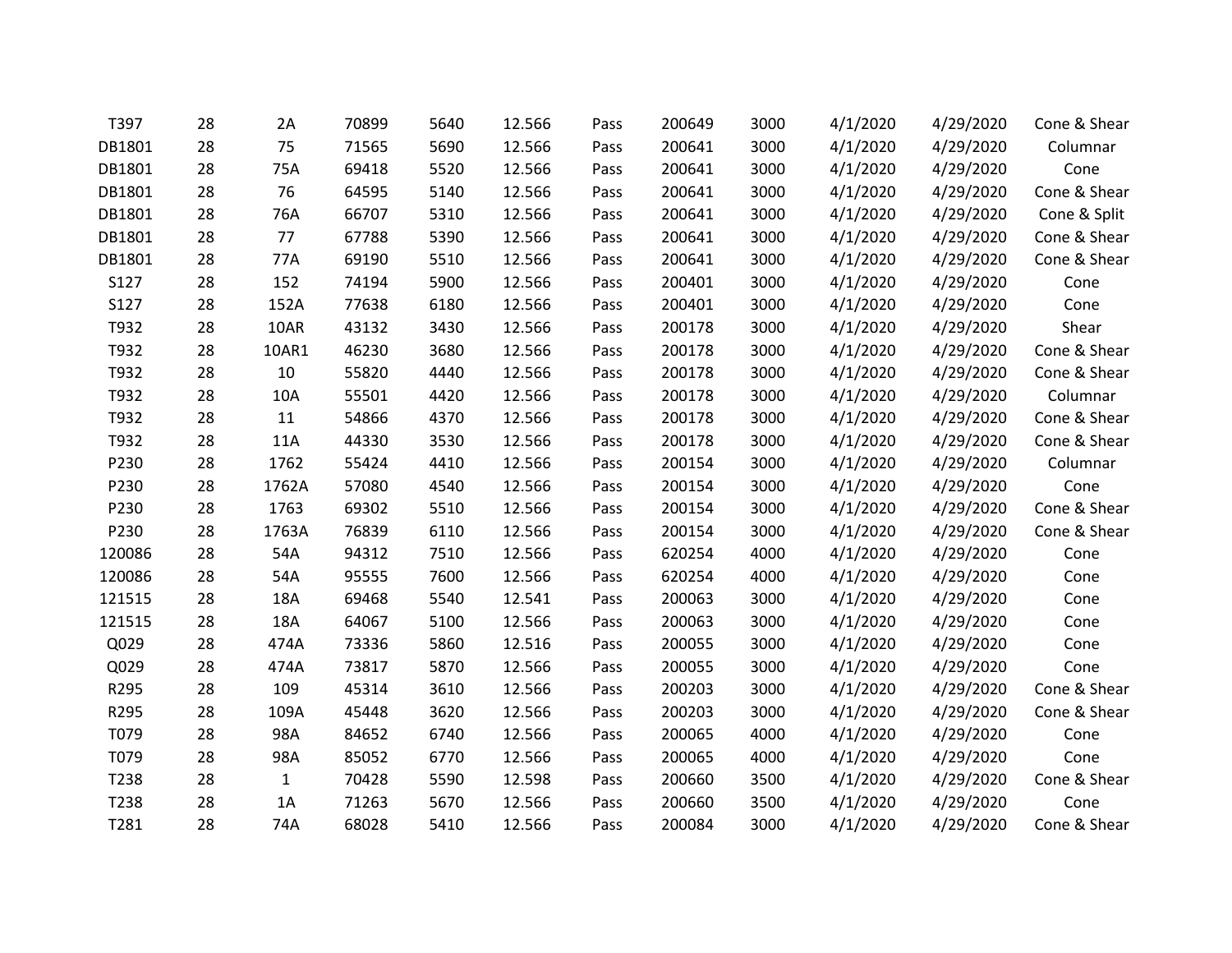| T281        | 28             | 74A           | 71888  | 5720  | 12.566 | Pass | 200084 | 3000  | 4/1/2020  | 4/29/2020 | Columnar     |
|-------------|----------------|---------------|--------|-------|--------|------|--------|-------|-----------|-----------|--------------|
| T291        | 28             | 2A            | 87156  | 6940  | 12.566 | Pass | 200210 | 3000  | 4/1/2020  | 4/29/2020 | Cone         |
| T291        | 28             | 2A            | 89500  | 7120  | 12.566 | Pass | 200210 | 3000  | 4/1/2020  | 4/29/2020 | Cone         |
| T345        | 28             | 25A           | 67175  | 5350  | 12.566 | Pass | 200271 | 3000  | 4/1/2020  | 4/29/2020 | Cone & Shear |
| T345        | 28             | 25A           | 67051  | 5340  | 12.566 | Pass | 200271 | 3000  | 4/1/2020  | 4/29/2020 | Cone         |
| T369        | 28             | 3A            | 69624  | 5540  | 12.566 | Pass | 200630 | 3000  | 4/1/2020  | 4/29/2020 | Cone & Shear |
| T369        | 28             | 3A            | 71681  | 5700  | 12.566 | Pass | 200630 | 3000  | 4/1/2020  | 4/29/2020 | Cone         |
| DB1801      | 28             | 33ARK         | 173070 | 13770 | 12.566 | Pass | 200046 | 10000 | 4/1/2020  | 4/29/2020 | Cone         |
| DB1801      | 28             | 33ARK         | 166023 | 13210 | 12.566 | Pass | 200046 | 10000 | 4/1/2020  | 4/29/2020 | Cone         |
| S060        | $\overline{7}$ | 562B          | 58452  | 4650  | 12.566 | Pass | 200715 | 3000  | 4/22/2020 | 4/29/2020 | Cone         |
| S060        | $\overline{7}$ | 562C          | 58307  | 4640  | 12.566 | Pass | 200715 | 3000  | 4/22/2020 | 4/29/2020 | Cone         |
| R273        | 28             | 149           | 69623  | 5540  | 12.566 | Pass | 200256 | 3000  | 4/2/2020  | 4/30/2020 | Cone         |
| R273        | 28             | 149A          | 72885  | 5800  | 12.566 | Pass | 200256 | 3000  | 4/2/2020  | 4/30/2020 | Cone         |
| S060        | 28             | 550           | 75039  | 5970  | 12.566 | Pass | 200196 | 3000  | 4/2/2020  | 4/30/2020 | Shear        |
| S060        | 28             | 550A          | 71322  | 5680  | 12.566 | Pass | 200196 | 3000  | 4/2/2020  | 4/30/2020 | Cone & Split |
| R260        | 28             | <b>IR349A</b> | 73247  | 5830  | 12.566 | Pass | 200509 | 3000  | 4/2/2020  | 4/30/2020 | Cone & Shear |
| R260        | 28             | <b>IR349B</b> | 73369  | 5840  | 12.566 | Pass | 200509 | 3000  | 4/2/2020  | 4/30/2020 | Cone & Shear |
| R260        | 28             | <b>SW350A</b> | 84602  | 6730  | 12.566 | Pass | 200110 | 3000  | 4/2/2020  | 4/30/2020 | Cone & Shear |
| R260        | 28             | <b>SW350B</b> | 81509  | 6490  | 12.566 | Pass | 200110 | 3000  | 4/2/2020  | 4/30/2020 | Cone & Shear |
| <b>S338</b> | 28             | 729           | 63880  | 5080  | 12.566 | Pass | 200661 | 3000  | 4/2/2020  | 4/30/2020 | Cone & Shear |
| <b>S338</b> | 28             | 729A          | 68047  | 5410  | 12.566 | Pass | 200661 | 3000  | 4/2/2020  | 4/30/2020 | Cone         |
| T267        | 28             | 8             | 152384 | 12130 | 12.566 | Pass | 200107 | 3000  | 4/2/2020  | 4/30/2020 | Cone         |
| T267        | 28             | <b>8A</b>     | 156206 | 12430 | 12.566 | Pass | 200107 | 3000  | 4/2/2020  | 4/30/2020 | Columnar     |
| S359        | 28             | 14            | 337948 | 11950 | 28.274 | Pass | 200138 | 2500  | 4/2/2020  | 4/30/2020 | Cone & Shear |
| S359        | 28             | 14A           | 339498 | 12010 | 28.274 | Pass | 200138 | 2500  | 4/2/2020  | 4/30/2020 | Columnar     |
| Q921        | 28             | 625           | 52753  | 4200  | 12.566 | Pass | 200186 | 3000  | 4/2/2020  | 4/30/2020 | Cone & Split |
| Q921        | 28             | 625-A         | 53473  | 4260  | 12.566 | Pass | 200186 | 3000  | 4/2/2020  | 4/30/2020 | Cone         |
| R078        | 28             | 77            | 67627  | 5380  | 12.566 | Pass | 200207 | 3000  | 4/2/2020  | 4/30/2020 | Columnar     |
| R078        | 28             | 77A           | 65042  | 5180  | 12.566 | Pass | 200207 | 3000  | 4/2/2020  | 4/30/2020 | Cone & Split |
| S202        | 28             | 133           | 82095  | 6520  | 12.592 | Pass | 200147 | 3000  | 4/2/2020  | 4/30/2020 | Cone & Shear |
| S202        | 28             | 133A          | 82185  | 6540  | 12.566 | Pass | 200147 | 3000  | 4/2/2020  | 4/30/2020 | Cone         |
| DB1701      | 28             | 2077A         | 78155  | 6230  | 12.554 | Pass | 200123 | 3000  | 4/2/2020  | 4/30/2020 | Cone         |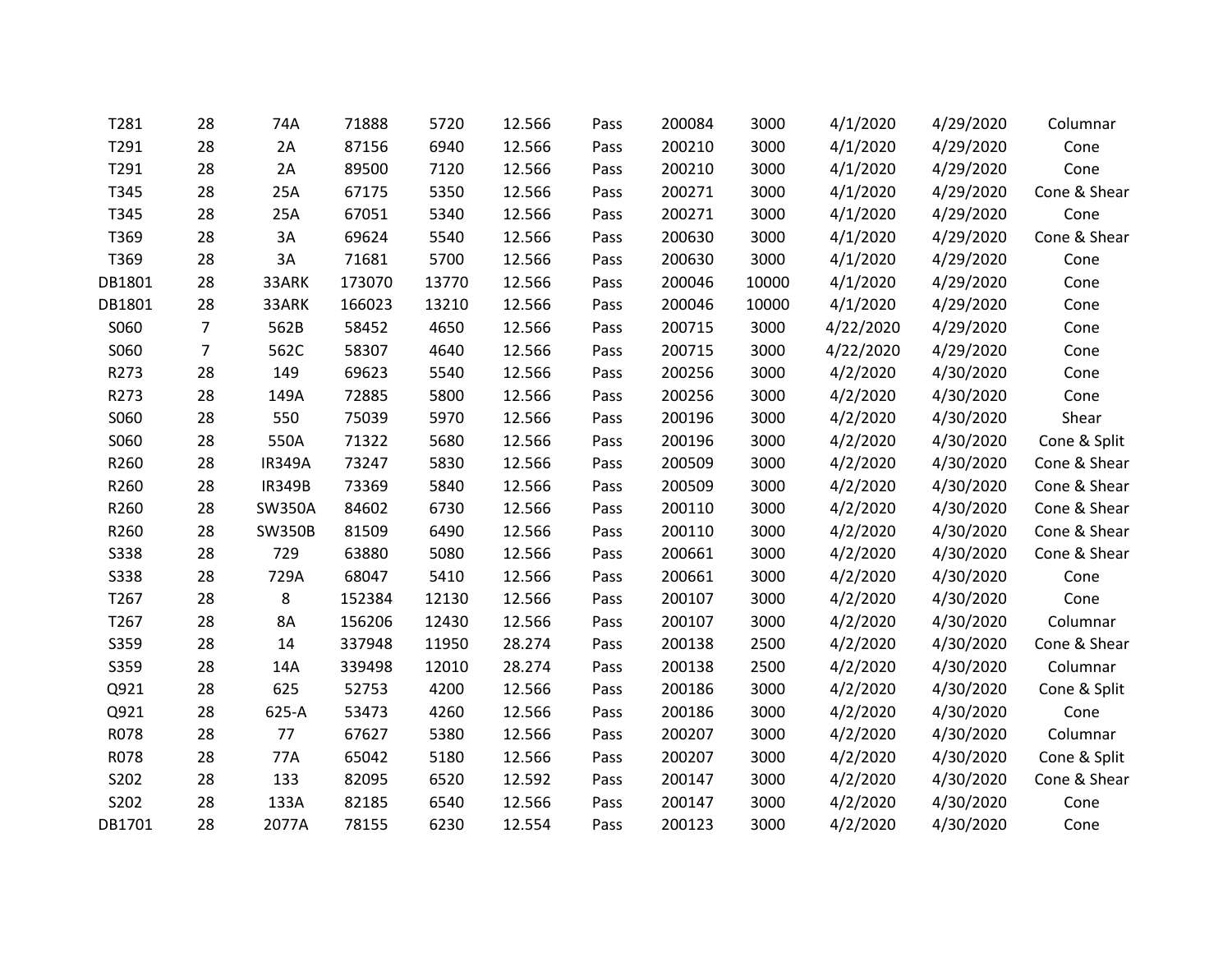| DB1701 | 28 | 2077B  | 75693  | 6030 | 12.554 | Pass | 200123         | 3000 | 4/2/2020 | 4/30/2020 | Cone         |
|--------|----|--------|--------|------|--------|------|----------------|------|----------|-----------|--------------|
| S300   | 28 | 23     | 74753  | 5920 | 12.629 | Pass | 200040         | 3000 | 4/2/2020 | 4/30/2020 | Cone & Shear |
| S300   | 28 | 23A    | 71394  | 5680 | 12.566 | Pass | 200040         | 3000 | 4/2/2020 | 4/30/2020 | Cone         |
| 111041 | 28 | $S-3$  | 74449  | 5920 | 12.566 | Pass | 200316         | 3000 | 4/2/2020 | 4/30/2020 | Cone & Shear |
| 111041 | 28 | $S-3A$ | 74523  | 5930 | 12.566 | Pass | 200316         | 3000 | 4/2/2020 | 4/30/2020 | Cone         |
| 160132 | 28 | 4      | 71888  | 5720 | 12.566 | Pass | 200507         | 3000 | 4/2/2020 | 4/30/2020 | Cone & Shear |
| 160132 | 28 | 4A     | 71139  | 5660 | 12.566 | Pass | 200507         | 3000 | 4/2/2020 | 4/30/2020 | Cone         |
| R279   | 28 | 173A   | 70433  | 5600 | 12.566 | Pass | 20406          | 3000 | 4/2/2020 | 4/30/2020 | Cone         |
| R279   | 28 | 173A   | 67581  | 5380 | 12.566 | Pass | 20406          | 3000 | 4/2/2020 | 4/30/2020 | Cone         |
| T283   | 28 | 11     | 45169  | 3590 | 12.566 | Pass | 200158         | 3000 | 4/2/2020 | 4/30/2020 | Cone & Shear |
| T283   | 28 | 11A    | 43169  | 3440 | 12.566 | Pass | 200158         | 3000 | 4/2/2020 | 4/30/2020 | Cone         |
| T924   | 28 | 12     | 116659 | 9280 | 12.566 | Pass | <b>BAG MIX</b> | 3000 | 4/2/2020 | 4/30/2020 | Cone         |
| T924   | 28 | 12A    | 116406 | 9260 | 12.566 | Pass | <b>BAG MIX</b> | 3000 | 4/2/2020 | 4/30/2020 | Cone         |
| DB1801 | 28 | 78     | 110650 | 8810 | 12.566 | Pass | 200575         | 4000 | 4/2/2020 | 4/30/2020 | Cone         |
| DB1801 | 28 | 78A    | 109976 | 8750 | 12.566 | Pass | 200575         | 4000 | 4/2/2020 | 4/30/2020 | Cone         |
| DB1801 | 28 | 79     | 49398  | 3930 | 12.566 | Pass | 200641         | 3000 | 4/2/2020 | 4/30/2020 | Cone & Shear |
| DB1801 | 28 | 79A    | 53194  | 4230 | 12.566 | Pass | 200641         | 3000 | 4/2/2020 | 4/30/2020 | Cone         |
| DB1801 | 28 | 80     | 57324  | 4560 | 12.566 | Pass | 200641         | 3000 | 4/2/2020 | 4/30/2020 | Cone & Shear |
| DB1801 | 28 | 80A    | 64345  | 5120 | 12.566 | Pass | 200641         | 3000 | 4/2/2020 | 4/30/2020 | Cone & Shear |
| S127   | 28 | 153    | 71035  | 5650 | 12.566 | Pass | 200401         | 3000 | 4/2/2020 | 4/30/2020 | Cone         |
| S127   | 28 | 153A   | 67360  | 5360 | 12.566 | Pass | 200401         | 3000 | 4/2/2020 | 4/30/2020 | Cone & Split |
| S127   | 28 | 154    | 86382  | 6870 | 12.566 | Pass | 200040         | 3000 | 4/2/2020 | 4/30/2020 | Cone         |
| S127   | 28 | 154A   | 84509  | 6720 | 12.566 | Pass | 200040         | 3000 | 4/2/2020 | 4/30/2020 | Cone         |
| T932   | 28 | 12     | 56746  | 4520 | 12.566 | Pass | 200178         | 3000 | 4/2/2020 | 4/30/2020 | Cone & Shear |
| T932   | 28 | 12A    | 48572  | 3870 | 12.566 | Pass | 200178         | 3000 | 4/2/2020 | 4/30/2020 | Cone & Shear |
| P230   | 28 | 1764   | 68016  | 5410 | 12.566 | Pass | 200154         | 3000 | 4/2/2020 | 4/30/2020 | Cone         |
| P230   | 28 | 1764A  | 70991  | 5650 | 12.566 | Pass | 200154         | 3000 | 4/2/2020 | 4/30/2020 | Cone & Shear |
| Q029   | 28 | 475A   | 68623  | 5440 | 12.604 | Pass | 200066         | 3000 | 4/2/2020 | 4/30/2020 | Cone & Shear |
| Q029   | 28 | 475A   | 70241  | 5590 | 12.566 | Pass | 200066         | 3000 | 4/2/2020 | 4/30/2020 | Cone & Shear |
| R295   | 28 | 110    | 60348  | 4810 | 12.554 | Pass | 200203         | 3000 | 4/2/2020 | 4/30/2020 | Cone & Shear |
| R295   | 28 | 110A   | 57128  | 4550 | 12.566 | Pass | 200203         | 3000 | 4/2/2020 | 4/30/2020 | Cone & Shear |
| T014   | 28 | 21A    | 113396 | 9020 | 12.566 | Pass | 200360         | 4500 | 4/2/2020 | 4/30/2020 | Cone & Shear |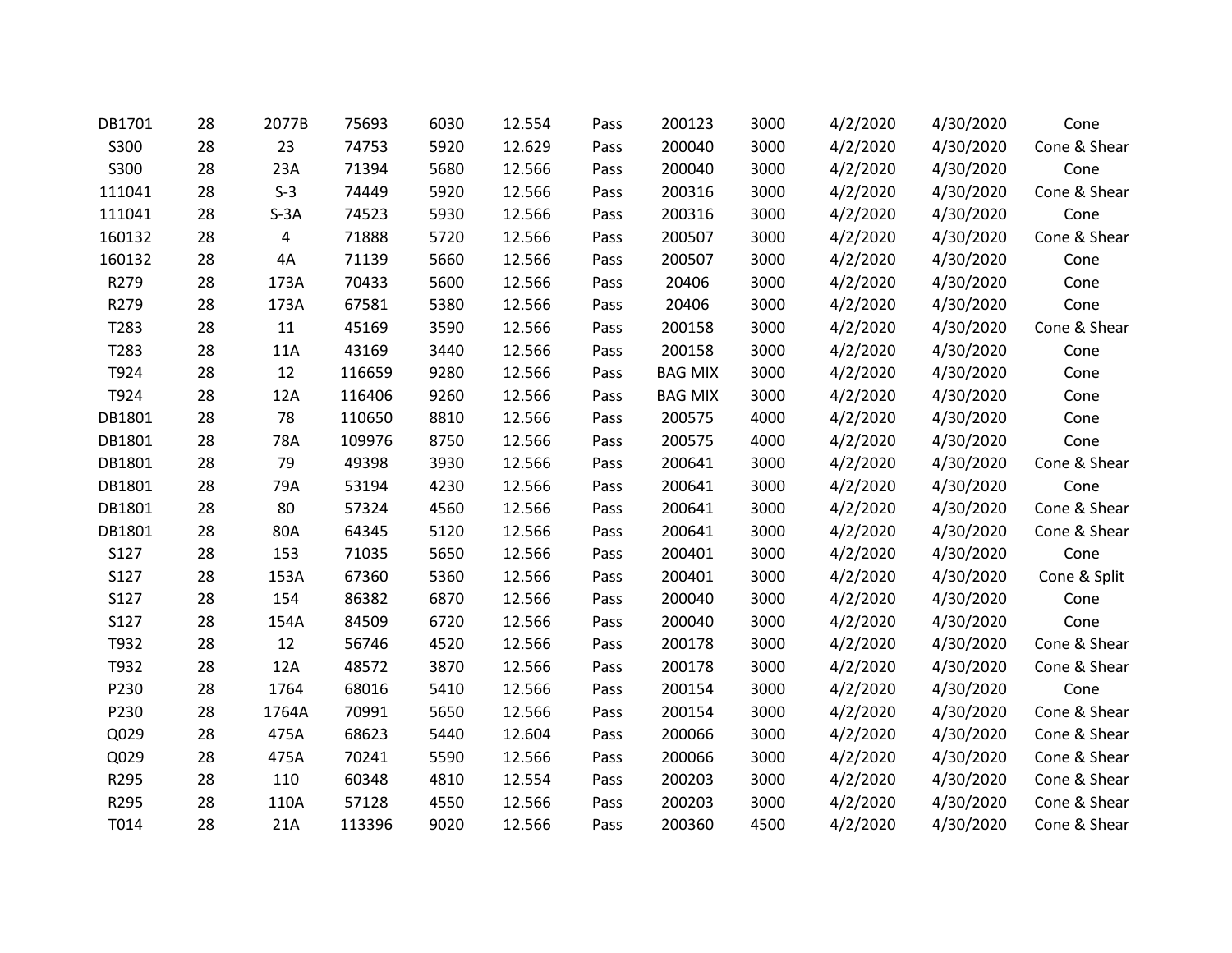| T022<br>T022<br>T238 | 28<br>28<br>28<br>28 | 3A<br>3A<br>$\overline{2}$ | 47935<br>50712 | 3810   | 12.566 | Pass | 200658         | 3000  | 4/2/2020 | 4/30/2020 | Cone & Shear |
|----------------------|----------------------|----------------------------|----------------|--------|--------|------|----------------|-------|----------|-----------|--------------|
|                      |                      |                            |                |        |        |      |                |       |          |           |              |
|                      |                      |                            |                | 4040   | 12.566 | Pass | 200658         | 3000  | 4/2/2020 | 4/30/2020 | Cone & Shear |
|                      |                      |                            | 87218          | 6930   | 12.579 | Pass | 200660         | 3500  | 4/2/2020 | 4/30/2020 | Cone & Shear |
| T238                 |                      | 2A                         | 90799          | 7230   | 12.566 | Pass | 200660         | 3500  | 4/2/2020 | 4/30/2020 | Columnar     |
| T344                 | 28                   | 1A                         | 81376          | 6480   | 12.566 | Pass | <b>BAG MIX</b> | 4000  | 4/2/2020 | 4/30/2020 | Shear        |
| T344                 | 28                   | 1A                         | 79259          | 6310   | 12.566 | Pass | <b>BAG MIX</b> | 4000  | 4/2/2020 | 4/30/2020 | Columnar     |
| DB1801               | 28                   | 1ARB                       | 165066         | 13140  | 12.566 | Pass | 200031         | 10000 | 4/3/2020 | 5/1/2020  | Cone & Shear |
| DB1801               | 28                   | 1ARB                       | 148877         | 11850  | 12.566 | Pass | 200031         | 10000 | 4/3/2020 | 5/1/2020  | Cone         |
| <b>S338</b>          | 28                   | 730                        | 66778          | 5320   | 12.541 | Pass | 200661         | 3000  | 4/3/2020 | 5/1/2020  | Cone & Shear |
| <b>S338</b>          | 28                   | 730A                       | 69083          | 5500   | 12.566 | Pass | 200661         | 3000  | 4/3/2020 | 5/1/2020  | Cone         |
| T267                 | 28                   | 9                          | 129473         | 10290  | 12.579 | Pass | 200107         | 3000  | 4/3/2020 | 5/1/2020  | Cone & Split |
| T267                 | 28                   | 9A                         | 124356         | 9900   | 12.566 | Pass | 200107         | 3000  | 4/3/2020 | 5/1/2020  | Columnar     |
| T340                 | 28                   | 16                         | 58192          | 4630   | 12.566 | Pass | <b>BAG MIX</b> | 3500  | 4/3/2020 | 5/1/2020  | Cone & Shear |
| T340                 | 28                   | 16A                        | 57979          | 4610   | 12.566 | Pass | <b>BAG MIX</b> | 3500  | 4/3/2020 | 5/1/2020  | Cone         |
| T340                 | 28                   | 16D                        | 57850          | 4590   | 12.604 | Pass | <b>BAG MIX</b> | 3500  | 4/3/2020 | 5/1/2020  | Cone         |
| T340                 | 28                   | <b>16E</b>                 | 59968          | 4770   | 12.566 | Pass | <b>BAG MIX</b> | 3500  | 4/3/2020 | 5/1/2020  | Cone         |
| Q921                 | 28                   | 626                        | 41216          | 3280   | 12.566 | Pass | 200186         | 3000  | 4/3/2020 | 5/1/2020  | Cone & Shear |
| Q921                 | 28                   | 626A                       | 35620          | < 2830 | 12.566 | Fail | 200186         | 3000  | 4/3/2020 | 5/1/2020  | Cone & Shear |
| S182                 | 28                   | 28                         | 64712          | 5150   | 12.566 | Pass | 200357         | 3000  | 4/3/2020 | 5/1/2020  | Columnar     |
| S182                 | 28                   | 28A                        | 67819          | 5400   | 12.566 | Pass | 200357         | 3000  | 4/3/2020 | 5/1/2020  | Cone & Shear |
| T073                 | 28                   | 18                         | 50525          | 4020   | 12.566 | Pass | 19088          | 3000  | 4/3/2020 | 5/1/2020  | Cone & Shear |
| T073                 | 28                   | 18A                        | 53321          | 4240   | 12.566 | Pass | 19088          | 3000  | 4/3/2020 | 5/1/2020  | Cone & Shear |
| DB1701               | 28                   | 2078A                      | 92179          | 7340   | 12.566 | Pass | 200123         | 3000  | 4/3/2020 | 5/1/2020  | Cone         |
| DB1701               | 28                   | 2078B                      | 87265          | 6940   | 12.566 | Pass | 200123         | 3000  | 4/3/2020 | 5/1/2020  | Cone         |
| DB1701               | 28                   | 2126AR                     | 66783          | 5310   | 12.566 | Pass | 200149         | 3000  | 4/3/2020 | 5/1/2020  | Cone & Shear |
| DB1701               | 28                   | 2126ARI                    | 67760          | 5390   | 12.566 | Pass | 200149         | 3000  | 4/3/2020 | 5/1/2020  | Cone         |
| DB1701               | 28                   | 2126A                      | 75474          | 6010   | 12.566 | Pass | 200149         | 3000  | 4/3/2020 | 5/1/2020  | Cone & Shear |
| DB1701               | 28                   | 2126B                      | 73014          | 5810   | 12.566 | Pass | 200149         | 3000  | 4/3/2020 | 5/1/2020  | Cone         |
| R260                 | 28                   | <b>IR351A</b>              | 61100          | 4860   | 12.566 | Pass | 200509         | 3000  | 4/3/2020 | 5/1/2020  | Cone & Shear |
| R260                 | 28                   | <b>IR351B</b>              | 61359          | 4880   | 12.566 | Pass | 200509         | 3000  | 4/3/2020 | 5/1/2020  | Cone & Shear |
| R279                 | 28                   | 174A                       | 69654          | 5540   | 12.566 | Pass | 20406          | 3000  | 4/3/2020 | 5/1/2020  | Cone & Shear |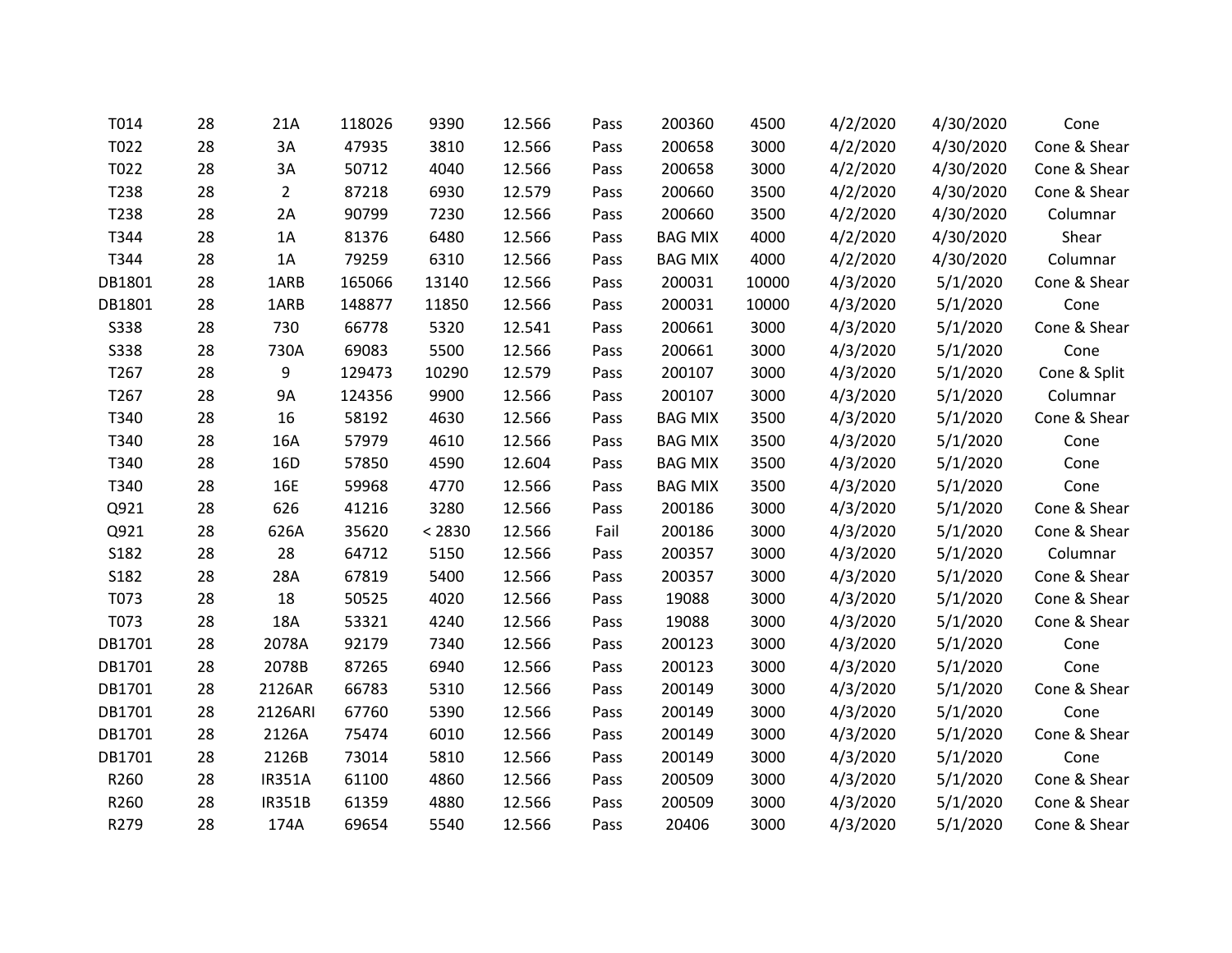| R279   | 28 | 174A  | 69136  | 5500 | 12.566 | Pass | 20406          | 3000 | 4/3/2020 | 5/1/2020 | Cone         |
|--------|----|-------|--------|------|--------|------|----------------|------|----------|----------|--------------|
| T924   | 28 | 13    | 69761  | 5550 | 12.566 | Pass | <b>BAG MIX</b> | 3000 | 4/3/2020 | 5/1/2020 | Columnar     |
| T924   | 28 | 13A   | 56473  | 4490 | 12.566 | Pass | <b>BAG MIX</b> | 3000 | 4/3/2020 | 5/1/2020 | Cone & Shear |
| DB1801 | 28 | 81    | 75507  | 6010 | 12.566 | Pass | 200392         | 3000 | 4/3/2020 | 5/1/2020 | Columnar     |
| DB1801 | 28 | 81A   | 74764  | 5950 | 12.566 | Pass | 200392         | 3000 | 4/3/2020 | 5/1/2020 | Cone         |
| DB1801 | 28 | 82    | 57957  | 4610 | 12.566 | Pass | 200641         | 3000 | 4/3/2020 | 5/1/2020 | Cone & Shear |
| DB1801 | 28 | 82A   | 55252  | 4400 | 12.566 | Pass | 200641         | 3000 | 4/3/2020 | 5/1/2020 | Cone         |
| S127   | 28 | 155   | 57572  | 4580 | 12.566 | Pass | 200401         | 3000 | 4/3/2020 | 5/1/2020 | Cone & Shear |
| S127   | 28 | 155A  | 56998  | 4540 | 12.566 | Pass | 200401         | 3000 | 4/3/2020 | 5/1/2020 | Cone & Shear |
| S127   | 28 | 156   | 85154  | 6780 | 12.566 | Pass | 200040         | 3000 | 4/3/2020 | 5/1/2020 | Cone         |
| S127   | 28 | 156-A | 85847  | 6830 | 12.566 | Pass | 200040         | 3000 | 4/3/2020 | 5/1/2020 | Cone         |
| DB1701 | 28 | 796A  | 91116  | 7250 | 12.566 | Pass | 200123         | 3000 | 4/3/2020 | 5/1/2020 | Cone         |
| DB1701 | 28 | 796B  | 93105  | 7410 | 12.566 | Pass | 200123         | 3000 | 4/3/2020 | 5/1/2020 | Cone & Shear |
| 106077 | 28 | 24A   | 75372  | 6000 | 12.566 | Pass | 1535449        | 4000 | 4/3/2020 | 5/1/2020 | Cone & Shear |
| 106077 | 28 | 24A   | 73827  | 5870 | 12.566 | Pass | 1535449        | 4000 | 4/3/2020 | 5/1/2020 | Columnar     |
| 106077 | 28 | 25A   | 70035  | 5570 | 12.566 | Pass | 200286         | 3000 | 4/3/2020 | 5/1/2020 | Columnar     |
| 106077 | 28 | 25A   | 68903  | 5480 | 12.566 | Pass | 200286         | 3000 | 4/3/2020 | 5/1/2020 | Cone & Shear |
| 121515 | 28 | 19A   | 58359  | 4640 | 12.566 | Pass | 200063         | 3000 | 4/3/2020 | 5/1/2020 | Cone & Shear |
| 121515 | 28 | 19A   | 56818  | 4520 | 12.566 | Pass | 200063         | 3000 | 4/3/2020 | 5/1/2020 | Cone & Shear |
| Q029   | 28 | 476-A | 89884  | 7150 | 12.566 | Pass | 200285         | 4000 | 4/3/2020 | 5/1/2020 | Cone         |
| Q029   | 28 | 476-A | 83227  | 6620 | 12.566 | Pass | 200285         | 4000 | 4/3/2020 | 5/1/2020 | Cone & Shear |
| Q029   | 28 | 477-A | 79055  | 6290 | 12.566 | Pass | 200285         | 4000 | 4/3/2020 | 5/1/2020 | Columnar     |
| Q029   | 28 | 477-A | 81313  | 6470 | 12.566 | Pass | 200285         | 4000 | 4/3/2020 | 5/1/2020 | Cone & Shear |
| Q029   | 28 | 478-A | 80085  | 6370 | 12.566 | Pass | 200285         | 4000 | 4/3/2020 | 5/1/2020 | Columnar     |
| Q029   | 28 | 478-A | 81322  | 6470 | 12.566 | Pass | 200285         | 4000 | 4/3/2020 | 5/1/2020 | Cone & Shear |
| R295   | 28 | 111   | 48212  | 3840 | 12.566 | Pass | 200203         | 3000 | 4/3/2020 | 5/1/2020 | Cone & Shear |
| R295   | 28 | 111A  | 45825  | 3650 | 12.566 | Pass | 200203         | 3000 | 4/3/2020 | 5/1/2020 | Cone & Shear |
| T014   | 28 | 22A   | 104626 | 8300 | 12.61  | Pass | 200360         | 4500 | 4/3/2020 | 5/1/2020 | Cone & Shear |
| T014   | 28 | 22A   | 108975 | 8670 | 12.566 | Pass | 200360         | 4500 | 4/3/2020 | 5/1/2020 | Cone & Shear |
| T014   | 28 | 23A   | 98423  | 7830 | 12.566 | Pass | 200360         | 4500 | 4/3/2020 | 5/1/2020 | Cone & Shear |
| T014   | 28 | 23A   | 101887 | 8110 | 12.566 | Pass | 200360         | 4500 | 4/3/2020 | 5/1/2020 | Cone & Shear |
| T281   | 28 | 75A   | 57827  | 4590 | 12.604 | Pass | 200084         | 3000 | 4/3/2020 | 5/1/2020 | Columnar     |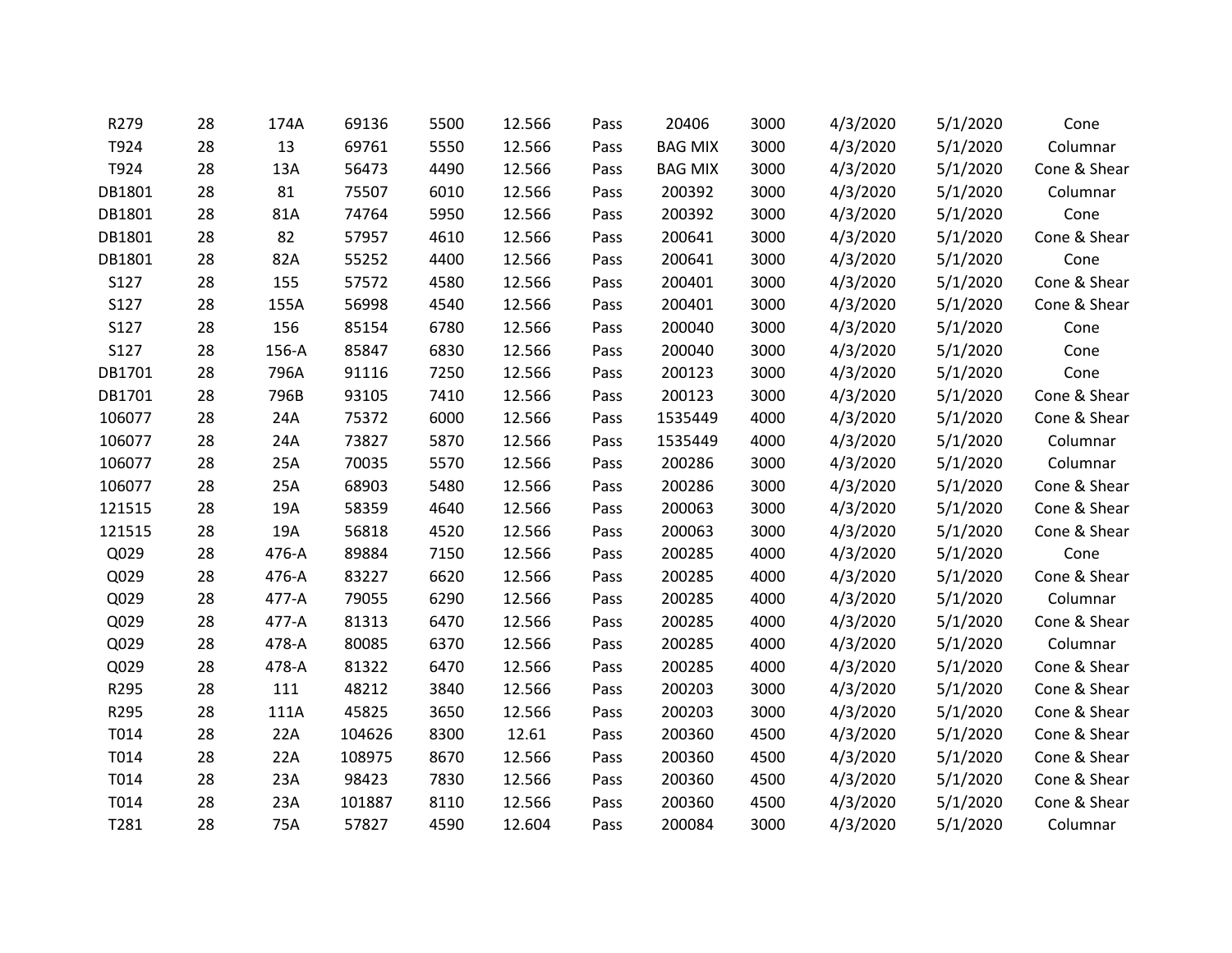| T281             | 28  | 75A             | 69725  | 5550  | 12.566 | Pass | 200084         | 3000     | 4/3/2020                                                                                        | 5/1/2020  | Columnar                |
|------------------|-----|-----------------|--------|-------|--------|------|----------------|----------|-------------------------------------------------------------------------------------------------|-----------|-------------------------|
| T344             | 28  | 2A              | 79087  | 6370  | 12.41  | Pass | <b>BAG MIX</b> | 4000     | 4/3/2020                                                                                        | 5/1/2020  | Columnar                |
| T344             | 28  | 2A              | 79716  | 6340  | 12.566 | Pass | <b>BAG MIX</b> | 4000     | 4/3/2020                                                                                        | 5/1/2020  | Cone                    |
| T350             | 28  | 17A             | 62153  | 4950  | 12.566 | Pass | 200250         | 3000     | 4/3/2020                                                                                        | 5/1/2020  | Columnar                |
| T350             | 28  | 17A             | 65094  | 5180  | 12.566 | Pass | 200250         | 3000     | 4/3/2020                                                                                        | 5/1/2020  | Columnar                |
| T369             | 28  | 4A              | 60278  | 4800  | 12.566 | Pass | 200603         | 3000     | 4/3/2020                                                                                        | 5/1/2020  | Columnar                |
| T369             | 28  | 4A              | 60408  | 4810  | 12.566 | Pass | 200603         | 3000     | 4/3/2020                                                                                        | 5/1/2020  | Columnar                |
| DB1801           | 28  | 34ARK           | 180851 | 14390 | 12.566 | Pass | 200046         | 10000    | 4/3/2020                                                                                        | 5/1/2020  | Cone                    |
| DB1801           | 28  | 34ARK           | 180189 | 14340 | 12.566 | Pass | 200046         | 10000    | 4/3/2020                                                                                        | 5/1/2020  | Cone                    |
| <b>S338</b>      | 14  | 734B            | 68211  | 5430  | 12.566 | Pass | 200661         | 3000     | 4/17/2020                                                                                       | 5/1/2020  | Cone                    |
| <b>S338</b>      | 14  | 734C            | 57270  | 4560  | 12.566 | Pass | 200661         | 3000     | 4/17/2020                                                                                       | 5/1/2020  | Columnar                |
| <b>S338</b>      | 14  | 735B            | 57034  | 4540  | 12.566 | Pass | 200661         | 3000     | 4/17/2020                                                                                       | 5/1/2020  | Columnar                |
| <b>S338</b>      | 14  | 735C            | 62538  | 4980  | 12.566 | Pass | 200661         | 3000     | 4/17/2020                                                                                       | 5/1/2020  | Cone                    |
|                  |     |                 |        |       |        |      |                |          | The Following Cylinders Not Were Broken At The HQ Lab But Rather A Regional Lab Due To Covid-19 |           |                         |
| Contract         | Age | Cylinder        | LBF    | PSI   | Area   | P/F  | Design         | Required | Made                                                                                            | Tested    | Fracture                |
| R272             | 28  | SE232           | 94639  | 7530  | 12.57  | Pass | 200561         | 3000     | 3/27/2020                                                                                       | 4/24/2020 | CONE                    |
| R272             | 28  | <b>SE232A</b>   | 97458  | 7760  | 12.57  | Pass | 200561         | 3000     | 3/27/2020                                                                                       | 4/24/2020 | <b>CONE &amp; SHEAR</b> |
| T922             | 28  | 9               | 104530 | 8320  | 12.57  | Pass | 200346         | 3000     | 3/27/2020                                                                                       | 4/24/2020 | <b>CONE</b>             |
| T922             | 28  | <b>9A</b>       | 102950 | 8190  | 12.57  | Pass | 200346         | 3000     | 3/27/2020                                                                                       | 4/24/2020 | COLUMN                  |
| S285             | 28  | 73              | 74861  | 5960  | 12.57  | Pass | 200449         | 3000     | 3/26/2020                                                                                       | 4/23/2020 | CONE                    |
| S285             | 28  | 73A             | 76721  | 6110  | 12.57  | Pass | 200449         | 3000     | 3/26/2020                                                                                       | 4/23/2020 | <b>CONE &amp; SHEAR</b> |
| R277             | 28  | 116             | 71223  | 6000  | 12.57  | Pass | 200293         | 3000     | 3/27/2020                                                                                       | 4/24/2020 | <b>CONE</b>             |
| R277             | 28  | 116A            | 73887  | 5880  | 12.57  | Pass | 200293         | 3000     | 3/27/2020                                                                                       | 4/24/2020 | SHEAR                   |
| <b>CPI</b>       | 28  | <b>20L</b>      | 78423  | 6240  | 12.57  | Pass | 200370         | 5000     | 3/30/2020                                                                                       | 4/27/2020 | CONE                    |
| <b>CPI</b>       | 28  | 20L             | 76595  | 6090  | 12.57  | Pass | 200370         | 5000     | 3/30/2020                                                                                       | 4/27/2020 | CONE                    |
| <b>CPI</b>       | 28  | 20 <sub>D</sub> | 100556 | 8000  | 12.57  | Pass | 200370         | 5000     | 3/30/2020                                                                                       | 4/27/2020 | CONE                    |
| CPI              | 28  | 20 <sub>D</sub> | 115640 | 9200  | 12.57  | Pass | 200370         | 5000     | 3/30/2020                                                                                       | 4/27/2020 | <b>CONE</b>             |
| <b>CPI</b>       | 28  | 9 <sub>D</sub>  | 127534 | 10150 | 12.57  | Pass | 200372         | 9000     | 3/27/2020                                                                                       | 4/24/2020 |                         |
| <b>CPI</b>       | 28  | 9D              | 125912 | 10020 | 12.57  | Pass | 200372         | 9000     | 3/27/2020                                                                                       | 4/24/2020 |                         |
| <b>CPI</b>       | 28  | 10L             | 93722  | 7458  | 12.57  | Pass | 200370         | 6500     | 3/28/2020                                                                                       | 4/25/2020 | SHEAR                   |
| CPI              | 28  | 10L             | 86914  | 6916  | 12.57  | Pass | 200370         | 6500     | 3/28/2020                                                                                       | 4/25/2020 | SHEAR                   |
| T <sub>246</sub> | 28  | 11              | 81504  | 6490  | 12.57  | Pass | 200620         | 3500     | 3/27/2020                                                                                       | 4/24/2020 |                         |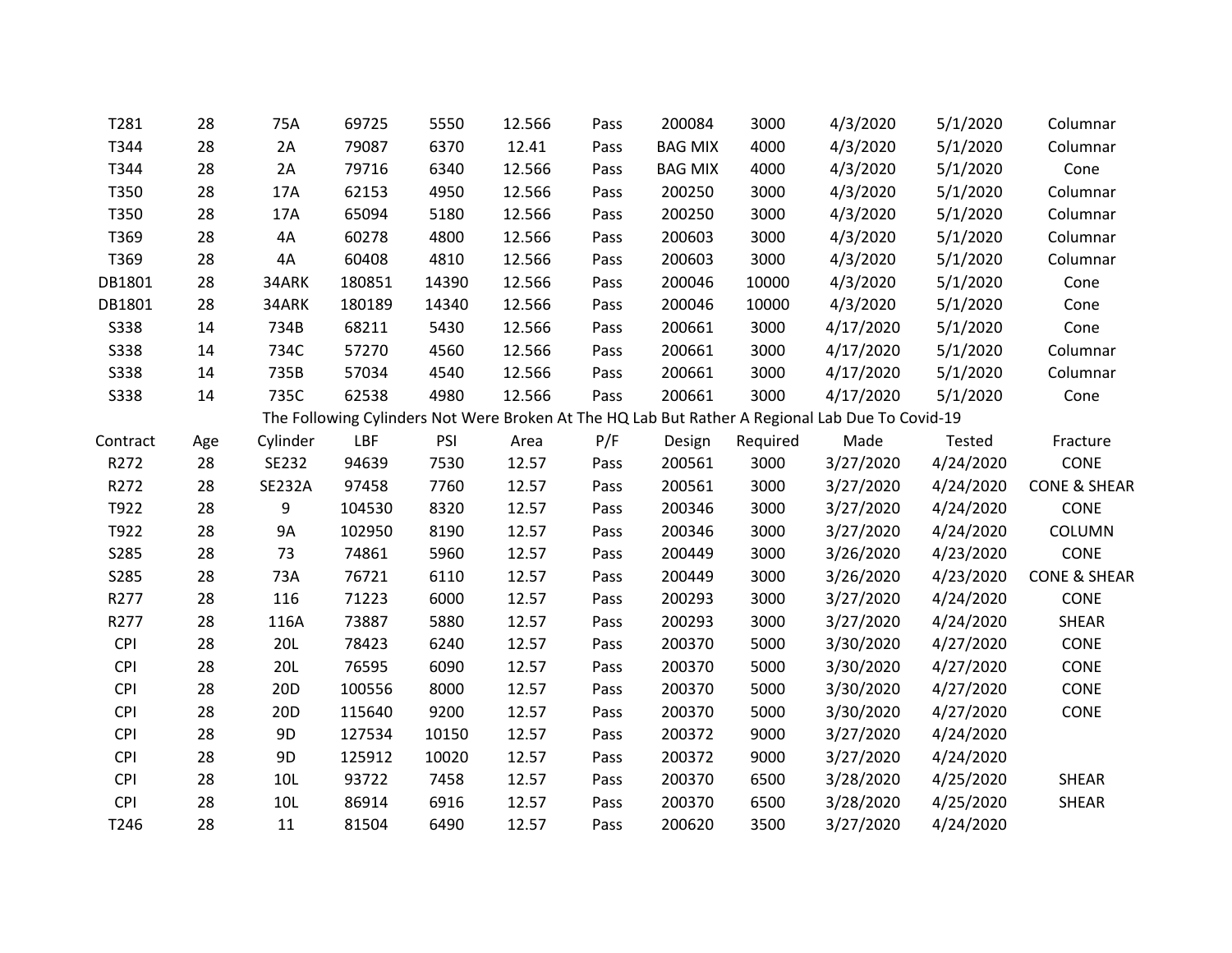| T246        | 28 | 11A             | 76353  | 6080  | 12.57 | Pass | 200620         | 3500 | 3/27/2020 | 4/24/2020 |                         |
|-------------|----|-----------------|--------|-------|-------|------|----------------|------|-----------|-----------|-------------------------|
| T294        | 28 | 4               | 32349  | 2570  | 12.57 | Pass | <b>BAG MIX</b> | 2500 | 3/27/2020 | 4/24/2020 | <b>CONE &amp; SHEAR</b> |
| T294        | 28 | 4A              | 38449  | 3060  | 12.57 | Pass | <b>BAG MIX</b> | 2500 | 3/27/2020 | 4/24/2020 | SHEAR                   |
| T016        | 28 | 96              | 89220  | 7100  | 12.57 | Pass | 200297         | 3000 | 3/30/2020 | 4/27/2020 | <b>SHEAR</b>            |
| T016        | 28 | 96A             | 91943  | 7317  | 12.57 | Pass | 200297         | 3000 | 3/30/2020 | 4/27/2020 | <b>SHEAR</b>            |
| R272        | 28 | SE233           | 98886  | 7949  | 12.57 | Pass | 200561         | 3000 | 3/30/2020 | 4/27/2020 | <b>SHEAR</b>            |
| R272        | 28 | <b>SE233A</b>   | 95631  | 7610  | 12.57 | Pass | 200561         | 3000 | 3/30/2020 | 4/27/2020 | <b>SHEAR</b>            |
| <b>T070</b> | 28 | 18              | 87502  | 6963  | 12.57 | Pass | 200561         | 3000 | 2/19/2020 | 4/27/2020 | <b>SHEAR</b>            |
| T070        | 28 | 18A             | 85610  | 6777  | 12.57 | Pass | 200561         | 3000 | 2/19/2020 | 4/27/2020 | SHEAR                   |
| T246        | 28 | 12              | 149438 | 11892 | 12.58 | Pass | <b>BAG MIX</b> | 4000 | 3/28/2020 | 4/27/2020 | <b>CONE &amp; SHEAR</b> |
| T246        | 28 | 12A             | 148885 | 11848 | 12.58 | Pass | <b>BAG MIX</b> | 4000 | 3/28/2020 | 4/27/2020 | <b>CONE &amp; SHEAR</b> |
| <b>CPI</b>  | 29 | 11M             | 102752 | 8180  | 12.56 | Pass | 200370         | 6500 | 3/31/2020 | 4/29/2020 |                         |
| <b>CPI</b>  | 29 | 11M             | 95749  | 7630  | 12.56 | Pass | 200370         | 6500 | 3/31/2020 | 4/29/2020 |                         |
| <b>CPI</b>  | 28 | 13D             | 128238 | 10210 | 12.56 | Pass | 200372         | 9000 | 4/1/2020  | 4/29/2020 |                         |
| <b>CPI</b>  | 28 | 13D             | 131503 | 10470 | 12.56 | Pass | 200372         | 9000 | 4/1/2020  | 4/29/2020 |                         |
| <b>CPI</b>  | 27 | 21 <sub>D</sub> | 88071  | 7010  | 12.56 | Pass | 200370         | 5000 | 4/2/2020  | 4/29/2020 |                         |
| <b>CPI</b>  | 27 | 21D             | 86532  | 6890  | 12.56 | Pass | 200370         | 5000 | 4/2/2020  | 4/29/2020 |                         |
| <b>CPI</b>  | 27 | 21L             | 81365  | 6470  | 12.56 | Pass | 200370         | 5000 | 4/2/2020  | 4/29/2020 |                         |
| CPI         | 27 | 21L             | 88314  | 7070  | 12.56 | Pass | 200370         | 5000 | 4/2/2020  | 4/29/2020 |                         |
| <b>CPI</b>  | 23 | 22D             | 66677  | 5300  | 12.56 | Pass | 200370         | 5000 | 4/6/2020  | 4/29/2020 | <b>CONE &amp; SPLIT</b> |
| <b>CPI</b>  | 23 | 22 <sub>D</sub> | 74262  | 5910  | 12.56 | Pass | 200370         | 5000 | 4/6/2020  | 4/29/2020 | <b>SHEAR</b>            |
| <b>CPI</b>  | 23 | 22L             | 71912  | 5720  | 12.56 | Pass | 200370         | 5000 | 4/6/2020  | 4/29/2020 |                         |
| <b>CPI</b>  | 23 | 22L             | 77364  | 6160  | 12.56 | Pass | 200370         | 5000 | 4/6/2020  | 4/29/2020 |                         |
| <b>CPI</b>  | 23 | 22DIA           | 72560  | 5770  | 12.56 | Pass | 200370         | 5000 | 4/6/2020  | 4/29/2020 | CONE                    |
| <b>CPI</b>  | 23 | 22DIA           | 72149  | 5740  | 12.56 | Pass | 200370         | 5000 | 4/6/2020  | 4/29/2020 | <b>CONE &amp; SHEAR</b> |
| CPI         | 12 | 28D             | 81090  | 6450  | 12.56 | Pass | 200370         | 5000 | 4/17/2020 | 4/29/2020 | CONE                    |
| <b>CPI</b>  | 12 | 28D             | 81030  | 6450  | 12.56 | Pass | 200370         | 5000 | 4/17/2020 | 4/29/2020 | <b>CONE &amp; SPLIT</b> |
| <b>CPI</b>  | 12 | <b>28L</b>      | 91170  | 7260  | 12.56 | Pass | 200370         | 5000 | 4/17/2020 | 4/29/2020 | CONE                    |
| <b>CPI</b>  | 12 | <b>28L</b>      | 88709  | 7060  | 12.56 | Pass | 200370         | 5000 | 4/17/2020 | 4/29/2020 | <b>SHEAR</b>            |
| <b>CPI</b>  | 9  | 29D             | 103323 | 8220  | 12.56 | Pass | 200370         | 5000 | 4/20/2020 | 4/29/2020 | <b>CONE &amp; SPLIT</b> |
| CPI         | 9  | 29D             | 99610  | 7930  | 12.56 | Pass | 200370         | 5000 | 4/20/2020 | 4/29/2020 | COLUMN                  |
| <b>CPI</b>  | 9  | 29L             | 94465  | 7520  | 12.56 | Pass | 200370         | 5000 | 4/20/2020 | 4/29/2020 | <b>CONE &amp; SPLIT</b> |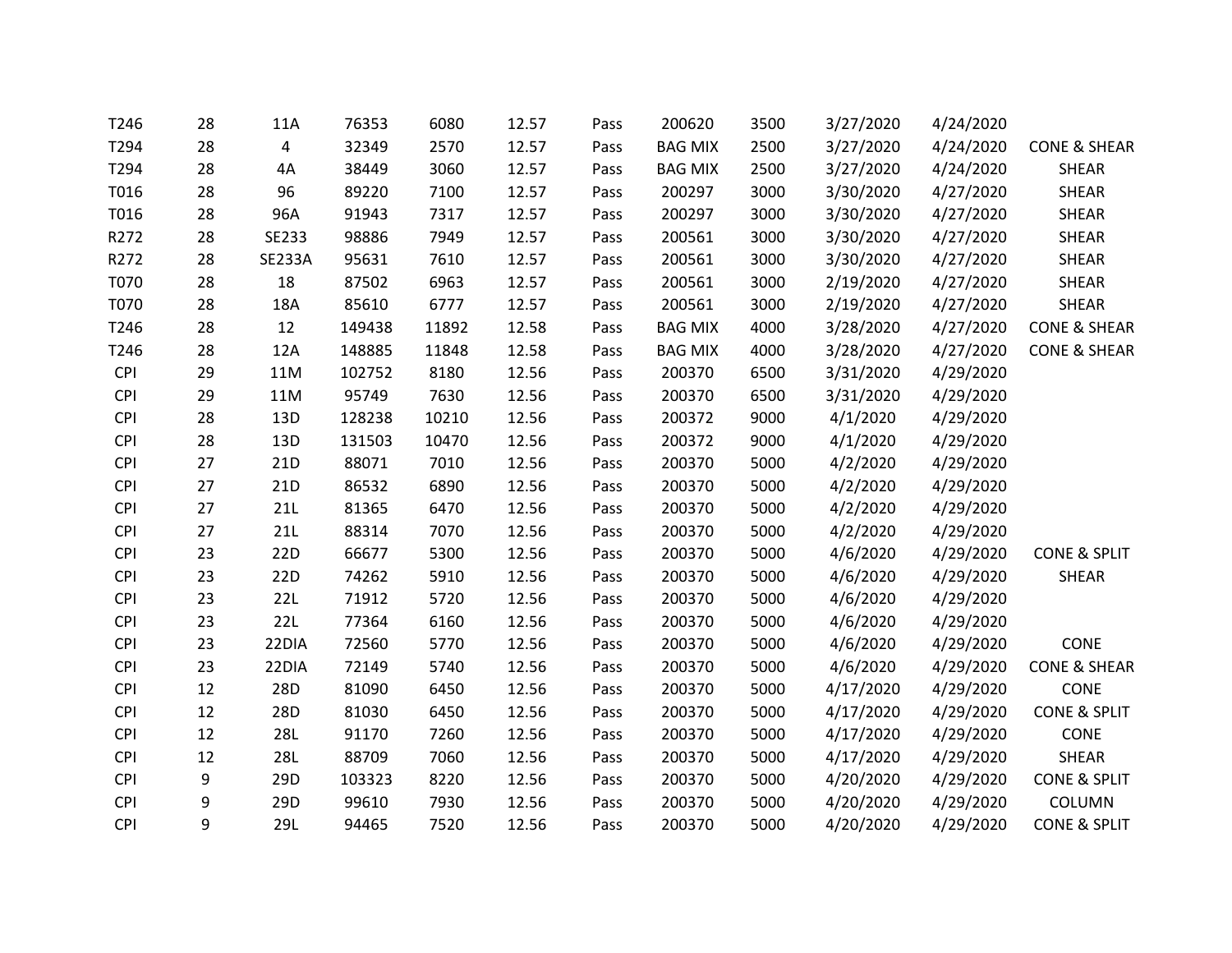| <b>CPI</b> | 9              | 29L             | 97784  | 7780  | 12.56 | Pass | 200370 | 5000  | 4/20/2020 | 4/29/2020 | COLUMN                  |
|------------|----------------|-----------------|--------|-------|-------|------|--------|-------|-----------|-----------|-------------------------|
| <b>CPI</b> | $\overline{7}$ | 30L             | 75782  | 6030  | 12.56 | Pass | 200370 | 5000  | 4/22/2020 | 4/29/2020 | CONE                    |
| <b>CPI</b> | $\overline{7}$ | 30L             | 80355  | 6390  | 12.56 | Pass | 200370 | 5000  | 4/22/2020 | 4/29/2020 | <b>CONE &amp; SHEAR</b> |
| CPI        | $\overline{7}$ | 30 <sub>D</sub> | 78975  | 6290  | 12.56 | Pass | 200370 | 5000  | 4/22/2020 | 4/29/2020 |                         |
| <b>CPI</b> | $\overline{7}$ | 30 <sub>D</sub> | 81639  | 6500  | 12.56 | Pass | 200370 | 5000  | 4/22/2020 | 4/29/2020 |                         |
| R277       | 28             | 117             | 86287  | 6870  | 12.56 | Pass | 200293 | 3000  | 4/1/2020  | 4/29/2020 |                         |
| R277       | 28             | 117A            | 84403  | 6720  | 12.56 | Pass | 200293 | 3000  | 4/1/2020  | 4/29/2020 |                         |
| R277       | 28             | 117F            | 103243 | 8220  | 12.56 | Pass | 200293 | 3000  | 4/1/2020  | 4/29/2020 |                         |
| R277       | 28             | 117G            | 100354 | 7990  | 12.56 | Pass | 200293 | 3000  | 4/1/2020  | 4/29/2020 |                         |
| T382       | 18HR           | 7               |        | 5670  | 28.27 | Pass | 200612 | 2500  | 4/30/2020 | 5/1/2020  | <b>CONE &amp; SHEAR</b> |
| T382       | 18HR           | 7A              |        | 5910  | 28.27 | Pass | 200612 | 2500  | 4/30/2020 | 5/1/2020  | CONE                    |
| T382       | 18HR           | 8               |        | 5910  | 28.27 | Pass | 200612 | 2500  | 4/30/2020 | 5/1/2020  | SHEAR                   |
| T382       | 18HR           | 8A              |        | 6500  | 28.27 | Pass | 200612 | 2500  | 4/30/2020 | 5/1/2020  | <b>SHEAR</b>            |
| T382       | 18HR           | 9               |        | 4930  | 28.27 | Pass | 200612 | 2500  | 4/30/2020 | 5/1/2020  | <b>SHEAR</b>            |
| T382       | 18HR           | 9A              |        | 4910  | 28.27 | Pass | 200612 | 2500  | 4/30/2020 | 5/1/2020  | SHEAR                   |
| R277       | 29             | 118             | 78100  | 6215  | 12.57 | Pass | 200293 | 3000  | 4/2/2020  | 5/1/2020  | <b>CONE &amp; SHEAR</b> |
| R277       | 29             | 118A            | 80350  | 6394  | 12.57 | Pass | 200293 | 3000  | 4/2/2020  | 5/1/2020  | <b>SHEAR</b>            |
| <b>CPI</b> | 28             | 14L             | 152957 | 12172 | 12.57 | Pass | 200372 | 10100 | 4/3/2020  | 5/1/2020  | <b>CONE &amp; SPLIT</b> |
| <b>CPI</b> | 28             | 14L             | 139732 | 11120 | 12.57 | Pass | 200372 | 10100 | 4/3/2020  | 5/1/2020  | CONE & SPLIT            |
| <b>CPI</b> | 28             | 14D             | 158392 | 12604 | 12.57 | Pass | 200372 | 10100 | 4/3/2020  | 5/1/2020  | <b>CONE &amp; SHEAR</b> |
| <b>CPI</b> | 28             | 14D             | 163628 | 12021 | 12.57 | Pass | 200372 | 10100 | 4/3/2020  | 5/1/2020  | SHEAR                   |
| CPI        | 28             | 15L             | 137732 | 10960 | 12.57 | Pass | 200372 | 9000  | 4/3/2020  | 5/1/2020  | <b>CONE &amp; SHEAR</b> |
| <b>CPI</b> | 28             | 15L             | 137648 | 10954 | 12.57 | Pass | 200372 | 9000  | 4/3/2020  | 5/1/2020  | <b>CONE &amp; SHEAR</b> |
| <b>CPI</b> | 28             | 14M             | 135766 | 10804 | 12.57 | Pass | 200372 | 9000  | 4/3/2020  | 5/1/2020  | <b>SHEAR</b>            |
| <b>CPI</b> | 28             | 14M             | 127054 | 10111 | 12.57 | Pass | 200372 | 9000  | 4/3/2020  | 5/1/2020  | SHEAR                   |
| S277       | 28             | C <sub>21</sub> | 66270  | 5274  | 12.57 | Pass | 200305 | 3000  | 4/3/2020  | 5/1/2020  | <b>CONE &amp; SPLIT</b> |
| S277       | 28             | C21A            | 61820  | 4920  | 12.57 | Pass | 200305 | 3000  | 4/3/2020  | 5/1/2020  | <b>CONE &amp; SPLIT</b> |
| T070       | 29             | 19              | 74183  | 5903  | 12.57 | Pass | 200561 | 3000  | 4/2/2020  | 5/1/2020  | SHEAR                   |
| T070       | 29             | 19A             | 76769  | 6109  | 12.57 | Pass | 200561 | 3000  | 4/2/2020  | 5/1/2020  | SHEAR                   |
| T922       | 28             | 11              | 102468 | 8154  | 12.57 | Pass | 200346 | 3000  | 4/3/2020  | 5/1/2020  | <b>CONE &amp; SHEAR</b> |
| T922       | 28             | 11A             | 110214 | 8771  | 12.57 | Pass | 200346 | 3000  | 4/3/2020  | 5/1/2020  | SHEAR                   |
| T246       | 28             | 13              | 85367  | 6793  | 12.57 | Pass | 200305 | 3000  | 4/3/2020  | 5/1/2020  | <b>SHEAR</b>            |